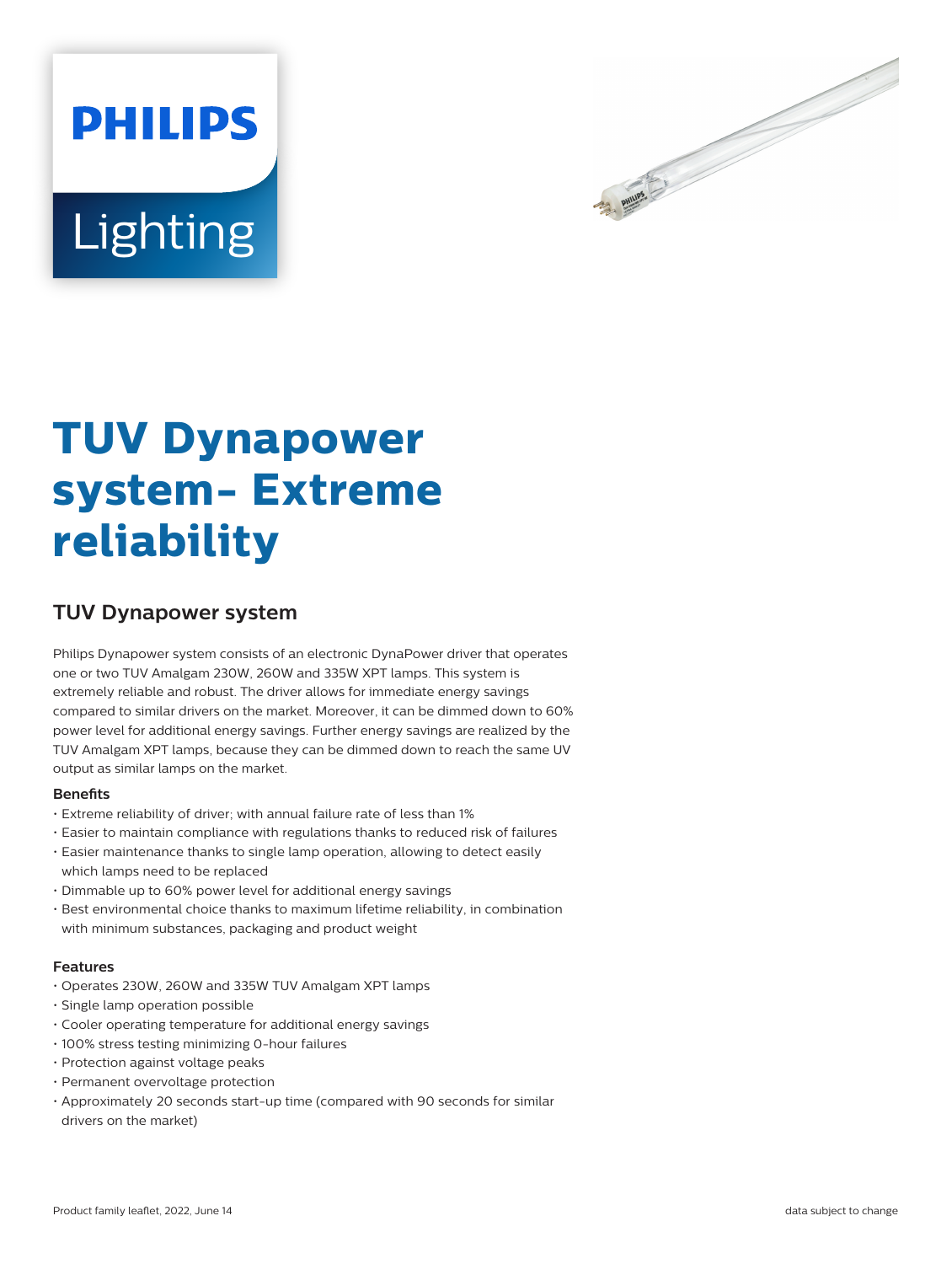# **TUV Dynapower system**

## **Application**

- Deactivation of bacteria, viruses and other micro-organisms
- Municipal drinking water treatment equipment
- Municipal waste water treatment equipment
- Process water treatment equipment

## **Warnings and Safety**

- A lamp breaking is extremely unlikely to have any impact on your health. If a lamp breaks, ventilate the room for 30 minutes and remove the parts, preferably with gloves. Put them in a sealed plastic bag and take it to your local waste facilities for recycling. Do not use a vacuum cleaner.
- DANGER: Risk Group 3 Ultra Violet product. These lamps emit high-power UV radiation that can cause severe injury to skin and eyes. Avoid eye and skin exposure to unshielded product. Use only in an enclosed environment which shields users from the radiation.

# **Versions**



# **Dimensional drawing**

| Product           |               | $C$ (max) |
|-------------------|---------------|-----------|
| TUV 230W XPT 20PK | 25 mm 1400 mm | 1514 mm   |